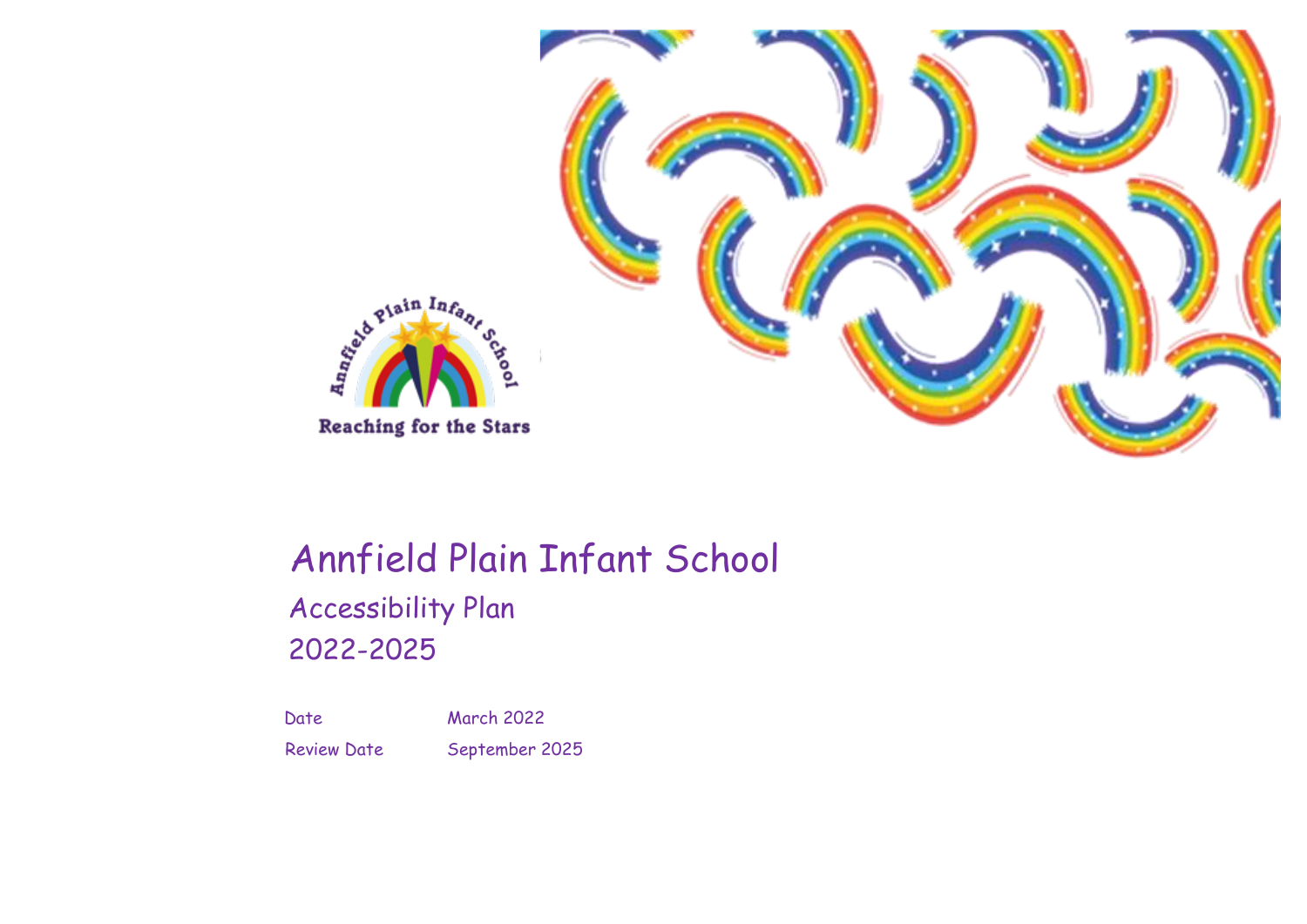The Rights Respecting Schools Award recognises achievement in putting the United Nations Convention on the Rights of the Child (UNCRC) at the heart of a school's planning, policies, practice and ethos. By taking these steps a school community helps improve well-being and develop every child's talents and abilities to their potential.

At Annfield Plain Infant School we not only teach about the child's rights but we also model rights and respect in all of our relationships: between teachers/adults and students, between adults and between students.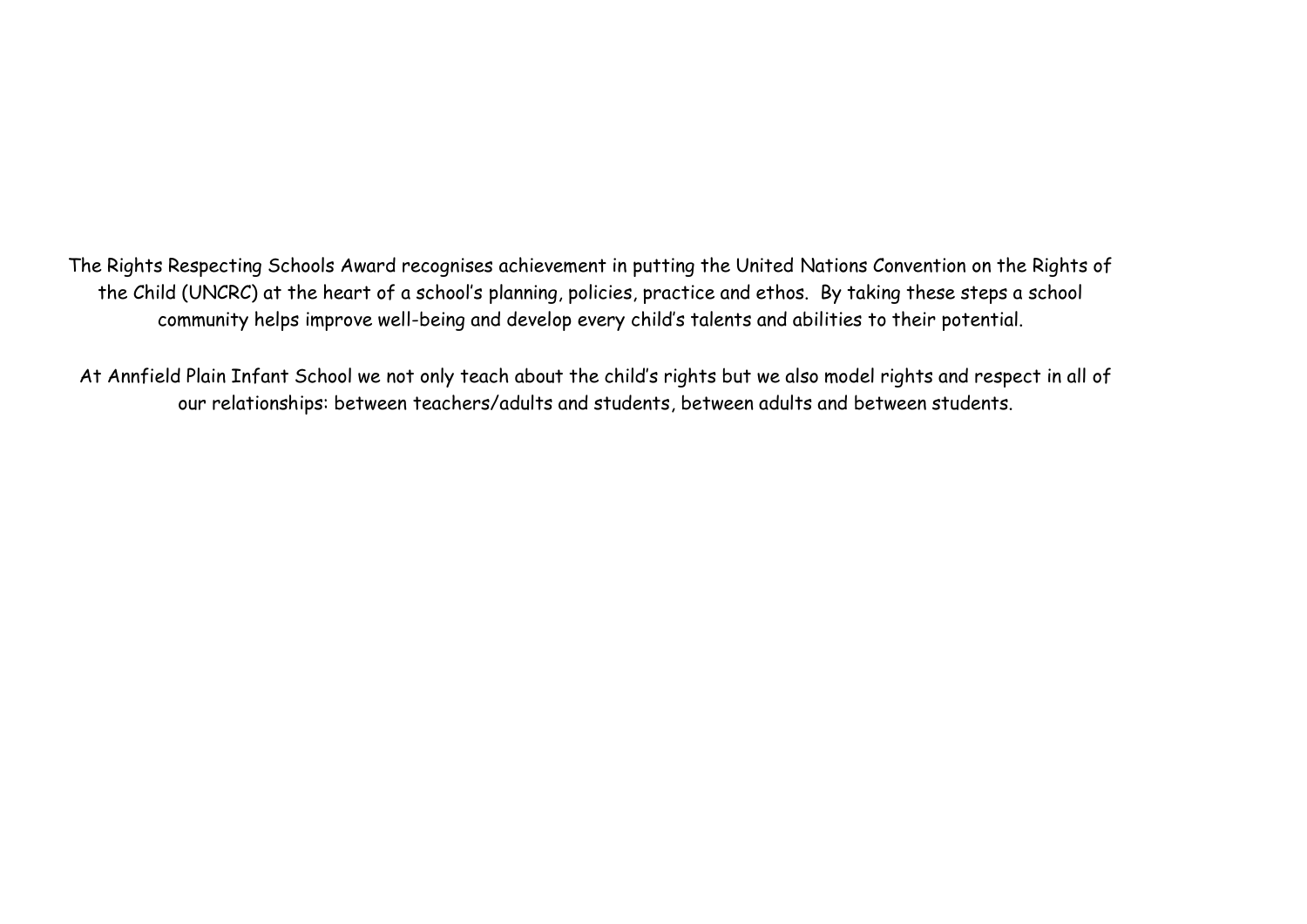## **1. Vision Statement:**

Under the Equality Act 2010 schools should have an Accessibility Plan. The Equality Act 2010 replaced all existing equality legislation, including the Disability Discrimination Act. The effect of the law is the same as in the past, meaning that "schools cannot unlawfully discriminate against pupils because of sex, race, disability, religion or belief and sexual orientation". According to the Equality Act 2010 a person has a disability if: (a) He or she has a physical or mental impairment, and

(b) The impairment has a substantial and long-term adverse effect on his or her ability to carry out normal day-to-day activities.

The Accessibility Plan is listed as a statutory document of the Department for Education's guidance on statutory policies for schools. The Plan must be reviewed every three years and approved by the Governing Body. The review process can be delegated to a committee of the Governing Body, an individual or the Head. At Annfield Plain Infant School the Plan will form part of the Premises, Resources, Fund-Raising and Marketing section of the School Development Plan and will be monitored by the headteacher and evaluated by the relevant Governors' committee. The current Plan will be appended to this document.

At Annfield Plain Infant School we are committed to working together to provide an inspirational and exciting learning environment where all children can develop an enthusiasm for life-long learning. We believe that children should feel happy, safe and valued so that they gain a respectful, caring attitude towards each other and the environment both locally and globally.

1) The Annfield Plain Infant School Accessibility Plan has been developed and drawn up based upon information supplied by the Local Authority, and consultations with pupils, parents, staff and governors of the school. Other, outside agencies and specialists have also been consulted. The document will be used to advise other school planning documents and policies and will be reported upon annually in respect of progress and outcomes. The intention is to provide a projected plan for a three year period ahead of the next review date.

2) The Accessibility Plan is structured to complement and support the school's Equality Objectives, and will similarly be published on the school website. We understand that the Local Authority will monitor the school's activity under the Equality Act 2010 (and in particular Schedule 10 regarding Accessibility) and will advise upon the compliance with that duty.

3) Annfield Plain Infant School is committed to providing an environment that enables full curriculum access that values and includes all pupils, staff, parents and visitors regardless of their education, physical, sensory, social, spiritual, emotional and cultural needs. We are committed to taking positive action in the spirit of the Equality Act 2010 with regard to disability and to developing a culture of inclusion, support and awareness within the school.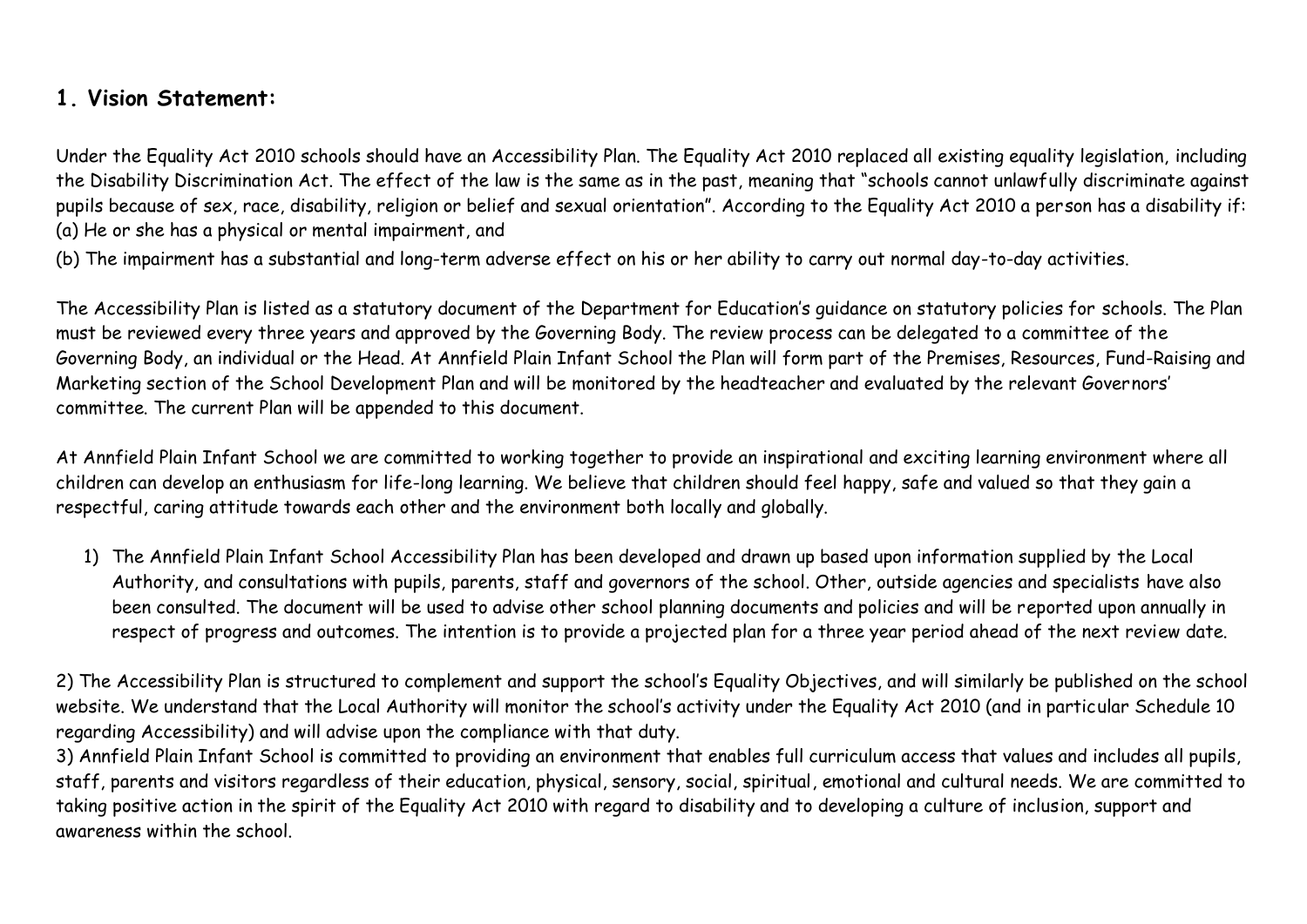4) The Annfield Plain Infant School Accessibility Plan shows how access is to be improved for disabled pupils, staff and visitors to the school within a given timeframe and anticipating the need to make reasonable adjustments to accommodate their needs where practicable. The Accessibility Plan contains relevant and timely actions to:-

Increase access to the curriculum for pupils with a disability, expanding the **curriculum** as necessary to ensure that pupils with a disability are as, equally, prepared for life as are the able-bodied pupils; (If a school fails to do this they are in breach of their duties under the Equalities Act 2010); this covers teaching and learning and the wider curriculum of the school such as participation in after-school clubs, leisure and cultural activities or schools visits – it also covers the provision of specialist or **auxiliary aids and equipment**, which may assist these pupils in accessing the curriculum within a reasonable timeframe;

Improve and maintain access to the **physical environment** of the school, adding specialist facilities as necessary – this covers improvements to the physical environment of the school and physical aids to access education within a reasonable timeframe;

Improve the delivery of **written information** to pupils, staff, parents and visitors with disabilities; examples might include hand-outs, timetables, textbooks and information about the school and school events; the information should be made available in various preferred formats within a reasonable timeframe.

5) The Annfield Plain Infant School Accessibility Plan relates to the key aspects of physical environment, curriculum and written information.

6) Whole school training will recognise the need to continue raising awareness for staff and governors on equality issues with reference to the Equality Act 2010.

7) This Accessibility Plan should be read in conjunction with the following school policies, strategies and documents:

- Asset Management Plan
- Behaviour Management Policy
- Health & Safety Policy
- Equality Plan
- School Brochure
- School Development Plan
- Special Educational Needs Policy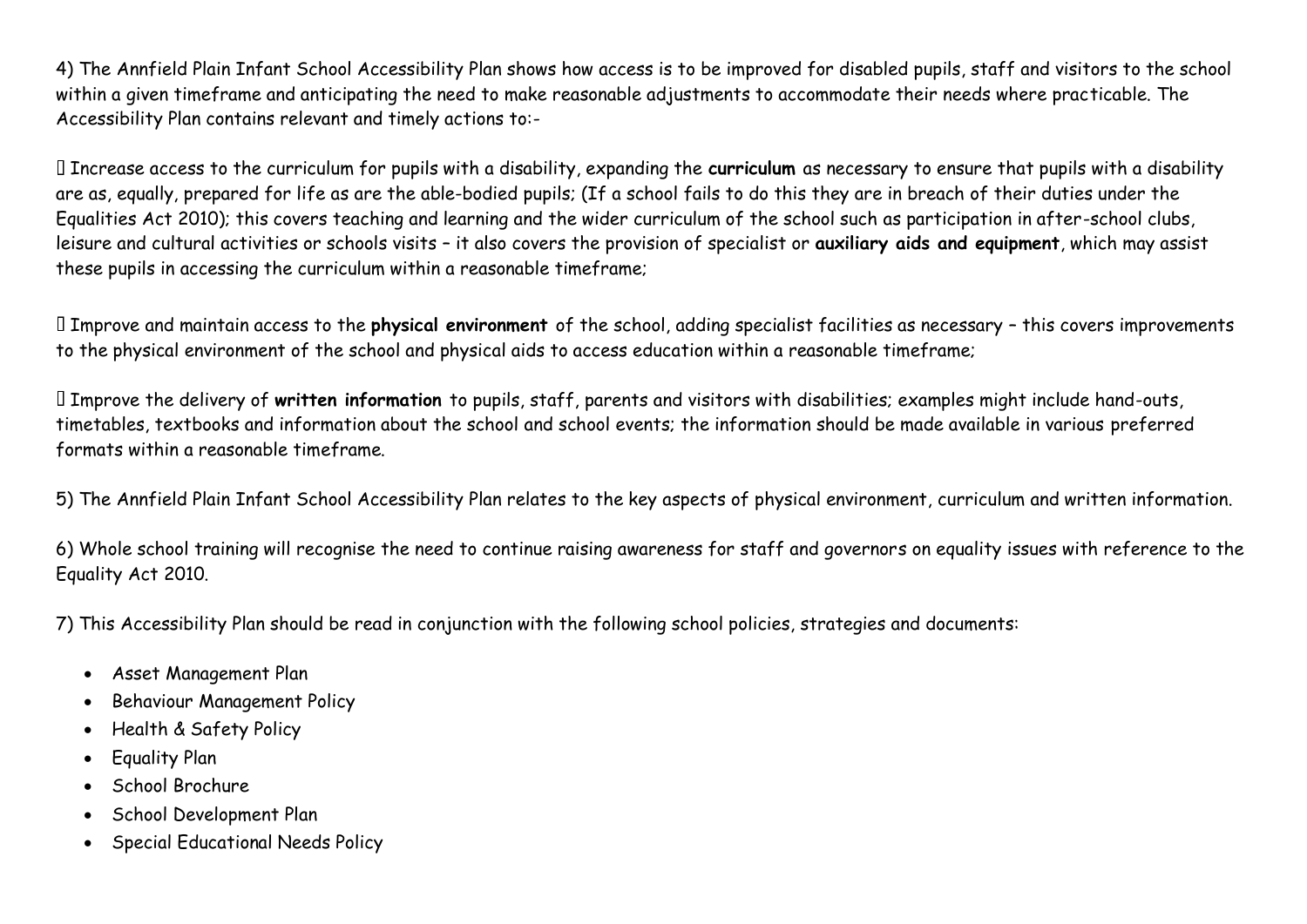• Staff Handbook

8) The Accessibility Plan for physical accessibility relates to the Access Audit of the School, which remains the responsibility of the governing body. It may not be feasible to undertake all of the works during the life of this accessibility plan and therefore some items will roll forward into subsequent plans. An accessibility audit will be completed by the school prior to the end of each period covering this plan in order to inform the development of a new Accessibility Plan for the ongoing period.

9) Equality Impact Assessments will be undertaken as and when school policies are reviewed. The terms of reference for all governors' committees will include the need to consider Equality and Diversity issues as required by the Equality Act 2010.

10) The Accessibility Plan will be published on the school website.

11) The Accessibility Plan will be monitored through the Governor Finance Committee and Trustees.

12) The school will work in partnership with the Trust in developing and implementing this Accessibility Plan.

13) The Accessibility Plan may be monitored by Ofsted during inspection processes in relation to Schedule 10 of the Equality Act 2010.

# **2. Aims and Objectives**

## **Our Aims are:**

- **Increase access to the curriculum for pupils with a disability**
- **Improve and maintain access to the physical environment**
- **Improve the delivery of written information to pupils**
- **Work as a whole school to improve access to all aspects of school life**

Our objectives are detailed in the Action Plan below

# **3. Current good practice**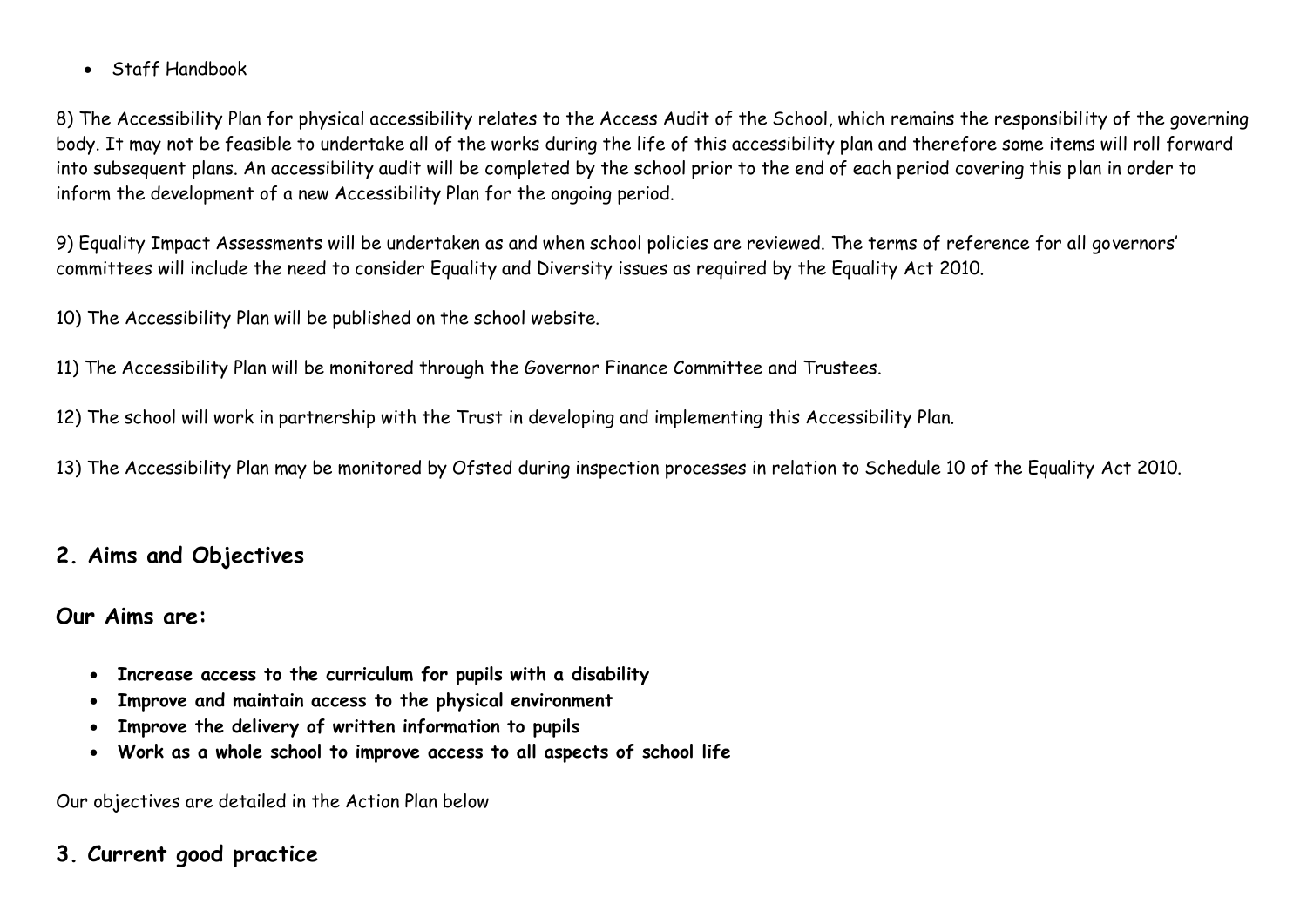We aim to ask about any disability or health condition in early communications with new parents and carers. For parents and carers of children already at the school, we collect information on disability as part of a survey of parents' views, or in conjunction with a letter home about a parents' evening.

#### **Physical Environment**

Disabled pupils participate in extra-curricular activities. Some aspects of extra-curricular activities present particular challenges, for example: lunch and break times for pupils with social/interaction impairments, after-school clubs for pupils with physical impairments, school trips for pupils with medical needs; There are very few parts of the school to which disabled pupils have limited or no access at the moment.

### **Curriculum**

There are areas of the curriculum to which disabled pupils have limited or no access. Some areas of the curriculum present particular challenges, for example: PE for pupils with a physical impairment, science and technology for pupils with a visual impairment, humanities for pupils with learning difficulties. Other issues affect the participation of disabled pupils, for example: bullying, peer relationships, policies on the administration of medicines, the provision of personal care, the presence or lack of role models or images of disabled people, in effect, all the school's policies and procedures, written and unwritten.

## **Information**

Different forms of communication are made available to enable all disabled pupils to express their views and to hear the views of others. Access to information is planned, with a range of different formats available for disabled pupils, parents and staff.

# **4. Access Audit**

The school is a single storey building with wide corridors and several access points from outside. The hall and classrooms are accessible to all. On-site car parking for staff and visitors includes one dedicated disabled parking bay which is situated in front of the school main entrance next to a ramp. The entrance is flat and is fitted with a double door. The main entrance features a secure lobby and has been fitted with a low reception hatch, this being fully accessible to wheelchair users. There are disabled toilet facilities, for children only, available in the Year 1 and 2 porch area.

The school has internal emergency signage and escape routes are clearly marked, this includes refuge areas for wheelchair users.

Our current Access Audit has revealed 1 issue: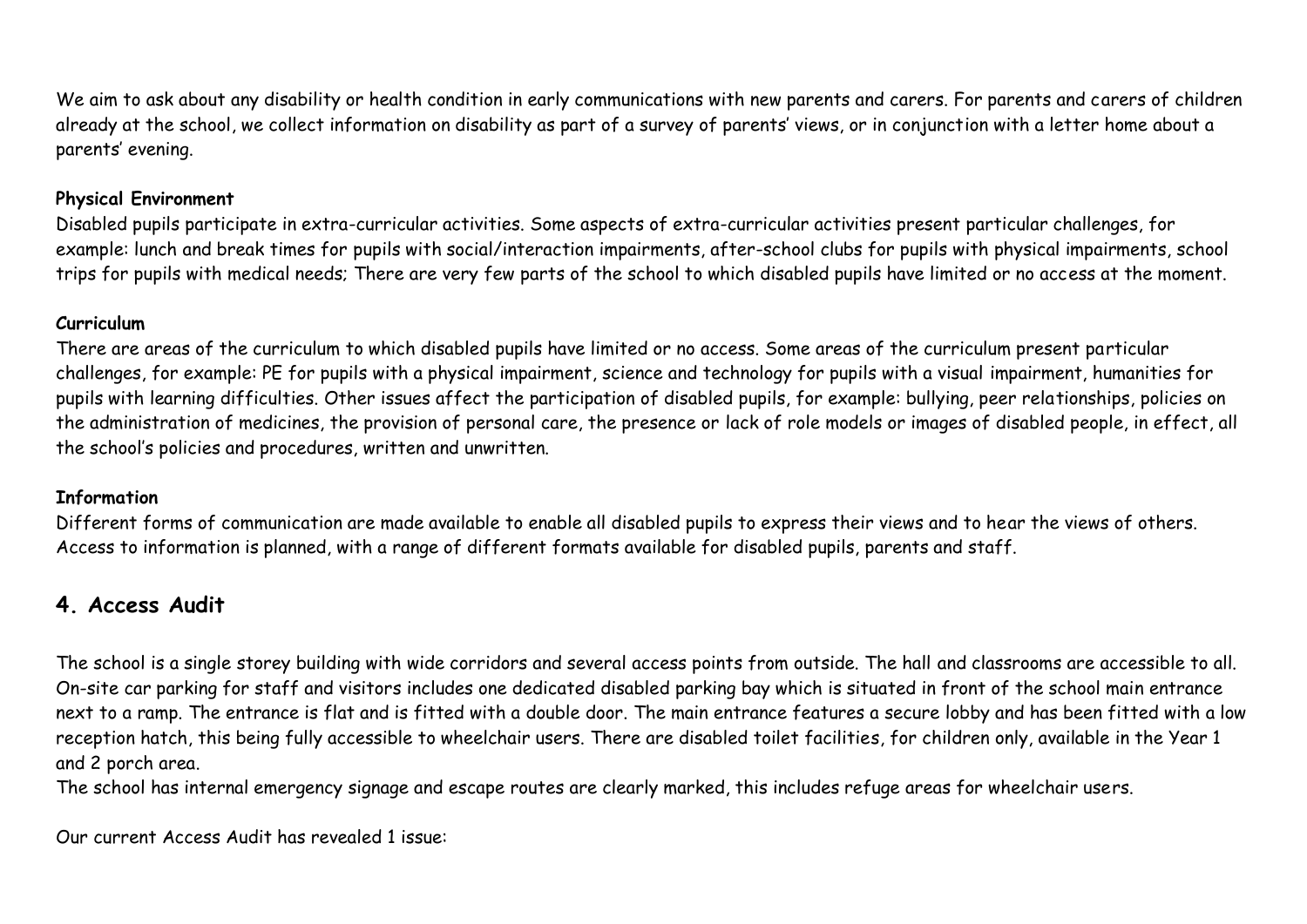1. The entrances into Key Stage 1 and Early Years are accessible only by a small step.

# **5. Management, coordination and implementation**

- We will consult with experts when new situations regarding pupils with disabilities are experienced.
- The Governors and Senior Leadership Team will work closely with the Trust

Date of Implementation: March 2022 Date of Review: March 2025

Signed Head Teacher: A Kane

Signed Governor: S Scott